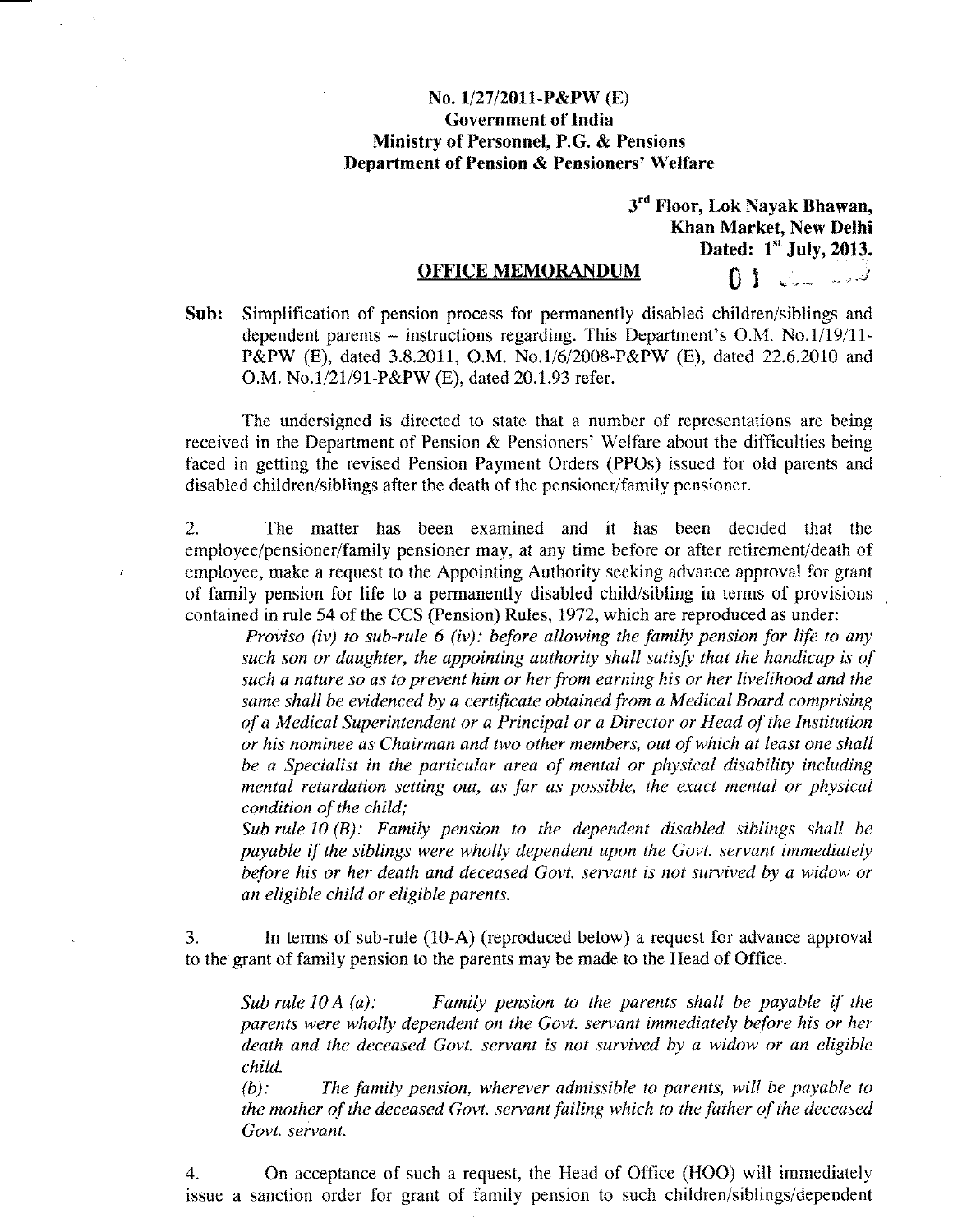parents on their turn. No further authorisation for grant of family pension to the disabled child/sibling/ dependent parents would be required. The HOO and Pay and Accounts Officer (PAO) will maintain the details of such disabled children/siblings/dependent parents in the service book and pension file of the employee/pensioner to enable prompt processing of such requests. On the basis of this approval, the permanently disabled child/sibling/ dependent parents will be authorised to receive family pension at the appropriate time, i.e., after the death of pensioner and/or after the death/ineligibility of any other member in the family eligible to receive family pension prior to the disabled child/sibling/ dependent parents, as explained in the succeeding paragraphs.

5. The name(s) of permanently disabled child/children/siblings and/or dependent parents may be added to the PPO issued to the retiring Government servant if there is no other eligible prior claimant for family pension other than the spouse. No fresh PPO need to be issued in such cases and the family pension will be payable by the pension disbursing authority in the following order and the following manner:

- (i) **To the spouse -** on the death of the pensioner on production of death certificate of pensioner. This family pension will continue till death or remarriage of spouse. In the case of a childless widow, the family pension may continue even after her re-marriage as per rules.
- (ii) **To the permanently disabled child/children -** on the death/remarriage of spouse - on production of such death certificate/remarriage-intimation. Family pension to the spouse will be discontinued and family pension would be allowed by the PDA for life for permanently disabled children in the order prescribed in Rule 54 of the CCS (Pension) Rules, 1972.
- (iii) **To the dependent parents -** first mother, then father when claimants in (i) and (ii) die or become ineligible - on production of death certificate/remarriageintimation of spouse and/or death certificates of all permanently disabled children, family pension would be allowed by the PDA to dependent parents. This family pension would continue till death of the dependent parents.
- (iv) **To the permanently disabled sibling/s -** when family pension to all above ceases to be payable on account of death/re-marriage  $-$  on production of death certificates/ remarriage-intimation as applicable, the family pension will be allowed by PDA to the permanently disabled siblings.

6. For all other cases where there are other eligible prior claimants to family pension in accordance with rule 54 of CCS (Pension) Rules, 1972, the names of disabled child/children/dependent parents/permanently disabled sibling will be added to the PPO issued to the preceding eligible family pensioner, based on the authorisation made as in para 3 above. Family pension to these permanently disabled child/children/siblings /dependent parents will be payable after the death/ineligibility of the prior claimant, as the case maybe.

7. The authorisation as indicated above shall be made in the PPO or by issuing a revised authority if a child, parents or sibling is authorised for family pension after issue of the PPO. The revised authority shall take the usual route to the pension disbursing authority. The Pension Disbursing Authority shall start disbursing family pension to the permanently disabled child/sibling or dependent parents after the death of the pensioner/spouse/other family pensioner, as the case may be, on the basis of the PPO/revised PPO, approval of the appointing authority and the death certificate(s) of the pensioner and other family pensioners and the self-certificate for income.